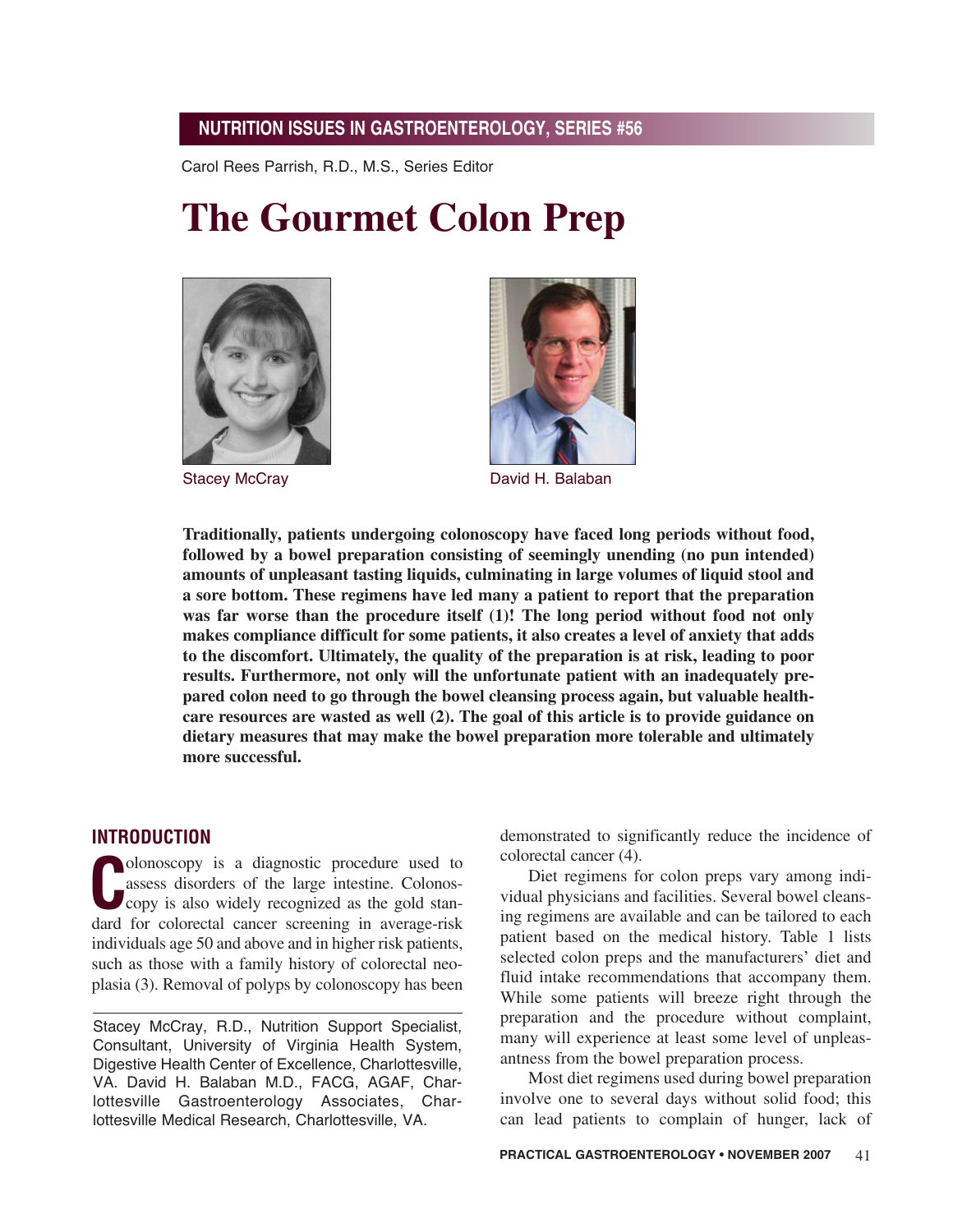(continued on page 47)

| Product                                    | Active<br>Ingredients                                                                                        | <b>How Supplied</b>                                                                                      | Amount of<br>prep requred                  | Amount of<br>additional clear<br>liquid recommended<br>by manufacturer | Manufacturer<br><b>Recommended Diet</b>                                                                                                                                                                                               |
|--------------------------------------------|--------------------------------------------------------------------------------------------------------------|----------------------------------------------------------------------------------------------------------|--------------------------------------------|------------------------------------------------------------------------|---------------------------------------------------------------------------------------------------------------------------------------------------------------------------------------------------------------------------------------|
| Colyte®                                    | PEG-3350                                                                                                     | Powder with flavor<br>packets (citrus<br>berry, lemon lime,<br>cherry, pineapple,<br>orange)             | 3-4 liters                                 |                                                                        | On the day before procedure:<br>light lunch around noon; no<br>solid food beginning 2-4<br>hours before prep begins<br>(at 4-6 P.M.); clear liquids if<br>allowed by physician; only<br>small amounts of water on<br>day of procedure |
| NuLytely®                                  | PEG-3350                                                                                                     | Powder with flavor<br>packets (cherry,<br>lemon lime, orange,<br>pineapple)                              | 3-4 liters                                 |                                                                        | Clear liquid diet on day before<br>procedure                                                                                                                                                                                          |
| Half-Lytely <sup>®</sup>                   | PEG-3350 and<br>bisacodyl delayed<br>release tablets                                                         | Powder (lemon<br>lime flavor pack<br>available) and<br>4 tablets                                         | 2 liters and<br>4 tablets                  |                                                                        | Clear liquids only on day of<br>prep (no food or milk)                                                                                                                                                                                |
| <b>MoviPrep®</b>                           | PEG-3350                                                                                                     | Powder                                                                                                   | 2 liters                                   | 1 liter (approx<br>32 ounces)<br>minimum                               | Clear soup or plain yogurt for<br>dinner, finishing meal at least<br>one hour prior to start of<br>bowel prep. No solid food<br>after prep starts                                                                                     |
| $Fleet^{\textcircled{D}}$<br>Phospho-soda® | Monobasic<br>sodium phosphate<br>monohydrate,<br>dibasic sodium<br>phosphate<br>heptahydrate                 | 45 mL bottle or<br>75 mL prep kit<br>Lemonade flavor<br>packets available<br>in EZ-Prep <sup>®</sup> kit | 75-90 mL                                   | 72 ounces<br>(approx. 2.1 L)<br>minimum                                | Low residue lunch before<br>2 P.M. day before procedure;<br>clear liquid diet after 2 P.M.<br>on the day before procedure;<br>adequate fluid intake<br>emphasized                                                                     |
| OsmoPrep®                                  | Sodium phospate<br>monobasic<br>monohydrate USP,<br>sodium phosphate<br>dibasic anhydrous<br><b>USP</b>      | <b>Tablets</b>                                                                                           | 32 tablets                                 | 64 ounces<br>(approx 2 L) clear<br>liquids minimum                     | Patients instructed to follow<br>physician recommendations<br>for diet and to drink as much<br>clear liquid as possible                                                                                                               |
| Lo-So Prep™                                | Magnesium<br>carbonate, citric<br>acid, potassium<br>citrate; bisacodyl<br>tablets; bisacodyl<br>suppository | Powder, tablets,<br>suppository                                                                          | 8 ounces,<br>4 tablets,<br>one suppository | Not available                                                          | Not available                                                                                                                                                                                                                         |

Please review all prescribing information prior to use. This is just a brief summary and prescribing information can change.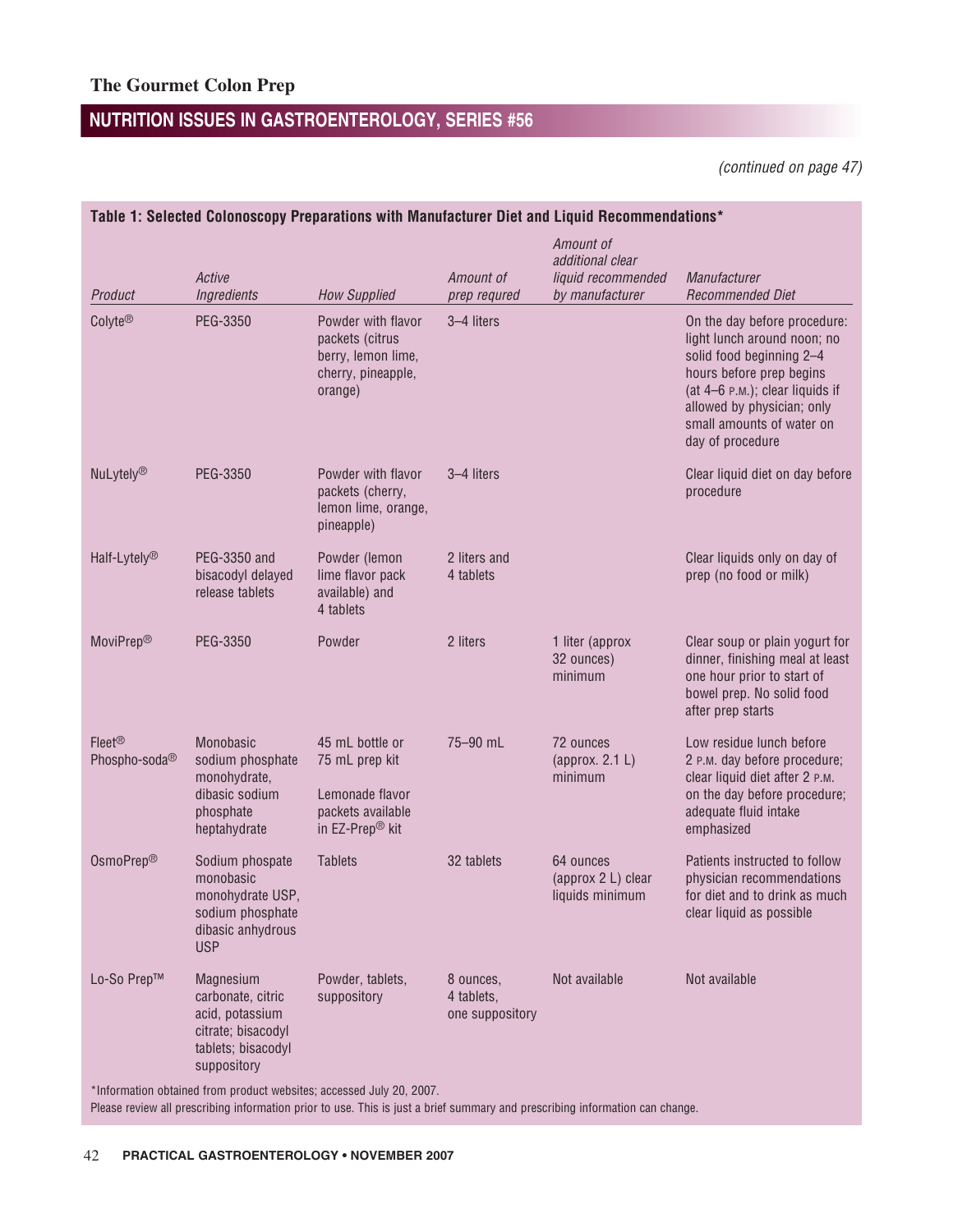energy, and a feeling of "angst" and trepidation. Add an unpalatable bowel preparation, prolific diarrhea and a sore bottom and even clinicians undergoing the procedure will tell you it can be rather unpleasant (See Table 2 for one physician's experience). The nutrition series editor will also attest to this letter's validity; it is not a coincidence that this article falls on the heels of her own experience.

There is no doubt that poor bowel preparation may lead to inadequate results during the colonoscopy procedure, resulting in increased costs for patients and facilities, loss of revenue, and, finally, frustration on the part of both the patient and physician. According to one study, Rex and colleagues found that inadequate bowel preparation led to physicians lacking confidence in the procedure results and recommending follow-up colonoscopy at more frequent intervals than would otherwise be advised (2). They determined that unsatisfactory bowel preps increase colonoscopy cost by 12%–22%. The study did not evaluate the additional indirect costs of time lost from patients' work for these repeat examinations, and the model assumes that the follow-up procedure is adequate (which may or may not be the case).

### **CLINICAL TRIALS ADDRESSING DIET IN BOWEL PREPARATION**

In an effort to develop a bowel preparation that is more acceptable to patients (thereby increasing compliance and efficacy), several alternative regimens have been evaluated recently.

Scott, et al randomized 200 patients undergoing colonoscopy to receive a sodium phosphate oral solution preparation with either (5):

- 1. Standard light breakfast followed by clear liquids on the day before colonoscopy or,
- 2. Normal breakfast, low-residue lunch, and then clear liquids the remainder of the day prior to the exam.

There were no significant differences in the efficacy of the preparations, with 93%–95% reported as good or excellent. However, subjects consuming the low-residue lunch reported less hunger and more energy, permitting them to perform their usual daily activities.

#### **Table 2 Tips for the GI Prep Based on a Physician's Own Experience**

TO THE EDITOR: "Doc, the GI 'prep' is worse than the procedure." For 24 years, I'd heard this from patients. Recently, I personally learned that this was true. As a result of the experience, I believe it would be wise for all physicians who recommend gastrointestinal (GI) preps for patients to first endure one themselves.

There are several learning points. First, the taste of the oral solution is not what one would call good. My gut reaction was to chill it, squeeze the juice of a lemon into it and then use a straw to deposit it as far back in my mouth as I could. This helped tremendously.

Closely following this, I encountered another gut reaction: stuff, watery stuff, lots of watery stuff. The volume and frequency of the watery stuff (as inconvenient as it was) was not the problem, however. The problem was the intense burning in the perianal area. After about one half hour of this, I happened to notice our six-month-old child's zinc oxide. Within seconds of applying zinc oxide to the affected area, all pain was gone, and as long as I reapplied it after each gush of liquid, there was no further pain! I highly recommend that physicians amend their colonoscopy and sigmoidoscopy protocols to add ice, lemon juice and a straw to the front end and zinc oxide to the rear end of the GI prep.

Reprinted with permission from Letters to the Editor: Tips for the GI Prep Based on a Physician's Own Experience; Richards JW authors; 2000;62(5) American Family Physician. Copyright 2000. American Academy of Family Physicians. All rights reserved.

Delegge, et al randomized 506 subjects scheduled for colonoscopy to receive either (6):

- 1. Clear liquids and sodium phosphate solution, or
- 2. A low residue diet kit (Table 3) and magnesium citrate colon preparation.

Both preparations resulted in >80% "good or excellent" colon cleansing rating by the endoscopist. The subjects receiving the low residue diet kit regimen reported improved tolerability ( $p = < 0.01$ ), and the majority of these subjects (85% versus 73%) reported that they would repeat this preparation for a future exam ( $p = < 0.001$ ).

Rapier, et al randomized 114 subjects into one of three treatment groups (7):

• Group 1: Clear liquid diet and a laxative kit containing magnesium citrate, oral biscodyl tablets and a biscodyl suppository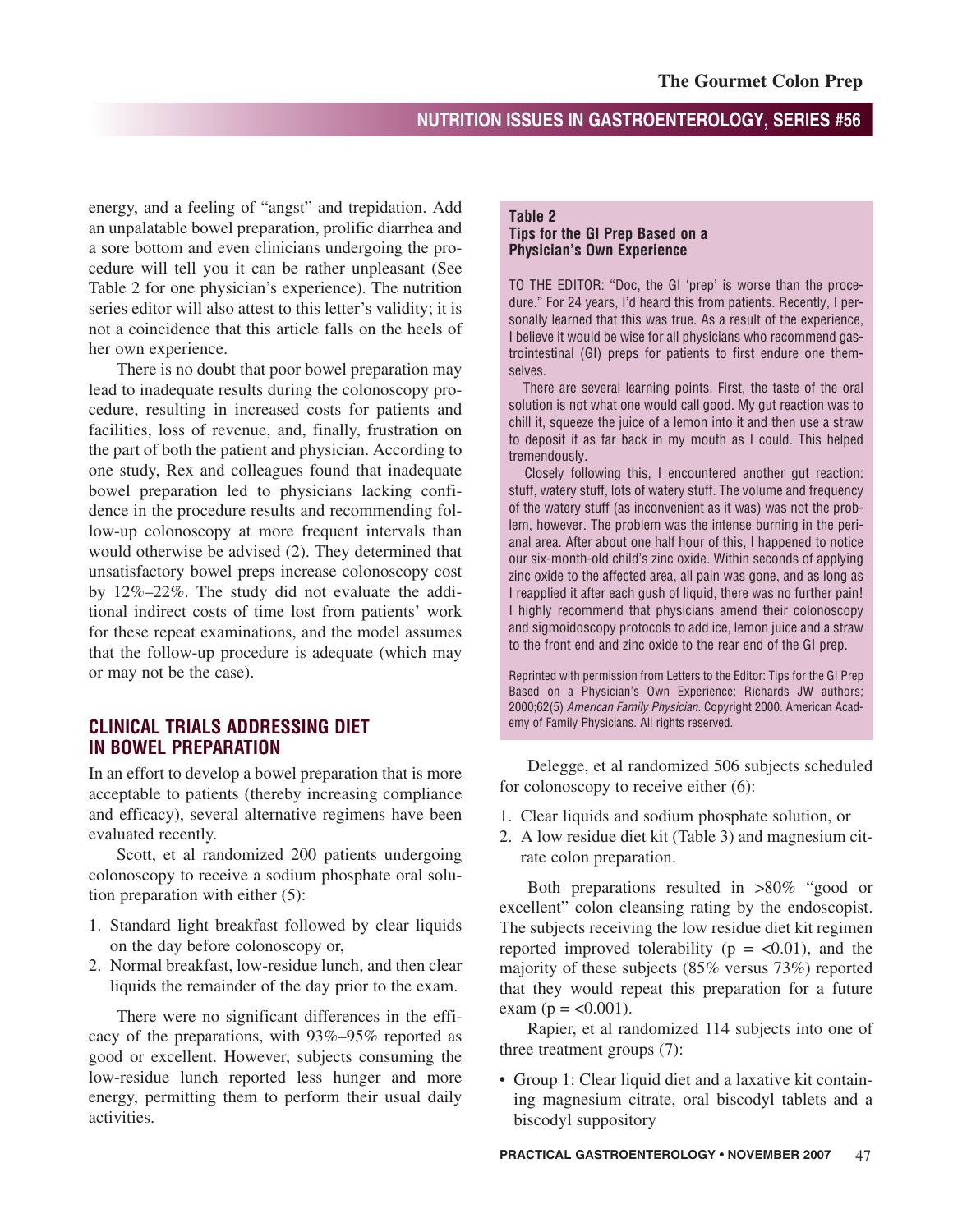- Group 2: Low residue diet kit with the above laxative kit, or,
- Group 3: Low-residue diet kit with polyethylene glycol electrolyte solution (PEG-E).

Eighty-one percent of group 1, 89% of group 2, and 92% of group 3 had a good or excellent colon cleansing rating by the endoscopist. This study again showed that the use of a low residue diet is safe and effective; however, there were no significant differences in how the patients rated the tolerability of the regimen in this study.

Aoun, et al took this one step further and evaluated the effectiveness of an unrestricted diet on the day before colonoscopy (8). A total of 141 subjects were randomized to:

- 1. 4 L polyethylene glycol electrolyte solution (PEG-E) and clear liquid diet on the day before the procedure, or
- 2. 2 L PEG-E and regular diet (up until 6:30 P.M. on the day before the procedure) and 2 L PEG-E on the morning of the procedure.

Endoscopists who were blinded to the treatment group reviewed videotapes from the colonoscopy procedures and rated the bowel preparation. The preparation was rated as excellent in 5.5% of the clear liquid group, compared with 44.1% of the regular diet group  $(p < 0.001)$ . When the ratings were grouped into satisfactory (excellent and good) versus unsatisfactory (fair and poor), the clear liquid group had 56.2% satisfactory compared to 76.5% satisfactory in the regular diet group ( $p = 0.011$ ). The regular diet group did report increased bloating  $(p = 0.039)$ ; however, there were no significant differences in the incidence of nausea, vomiting, or cramping. The regular diet group demonstrated a non-significant trend toward increased compliance (90% versus 78%;  $p = 0.062$ ).

#### **Table 3**

#### **Contents of Prepackaged Diet Kit (NutraPrep®) (6)**

Potato poppers Cinnamon applesauce Lemon drink Chocolate energy bar Chicken soup Vanilla shake

#### **Table 4 Clear Liquid Diet NO Alcoholic Beverages**

## → NO RED OR PURPLE COLORED ITEMS ←

- Water
- Tea
- Plain coffee
- Clear juices such as apple or white grape
- Lemonade from powdered mix
- Fruit-flavored drinks, such as Kool-Aid®, Crystal Light®, etc\*
- Carbonated beverages / soda
- Sports drinks such as Gatorade®, All-Sport®, Powerade®, etc.\*
- Fat fee broth / bouillon / consommé
- Plain / flavored gelatins\*
- Fruit Ices / Italian ices\*
- Sorbet\*
- Popsicles<sup>®</sup> (without milk or added fruit pieces)\*
- Clear liquid nutritional supplements (see Table 5 for product contact information)
- Honey
- Sugar
- Hard candy\*
- \*Remember: no red or purple

In summary, the available literature demonstrates that most patients do not require a full day of clear liquids prior to a colonoscopy procedure. For the majority of patients with normal gut motility, a regimen that includes a low residue lunch on the day prior to colonoscopy is well tolerated and permits effective bowel cleansing. Further liberalization of the diet in conjunction with a split dose PEG-E solution may be an option for some patients; further study in this area may provide more information on the use and indications for this regimen. Patients with a history of severe constipation or other dysmotility syndromes should be assessed on an individual basis.

### **THE CLEAR LIQUID DIET**

A clear liquid diet has long been the necessary companion of the colonoscopy bowel preparation. Clear liquids are often recommended for one or more days prior to the procedure (9). Occasionally, longer periods of dietary restriction are advised if there is a history of severe constipation.

(continued on page 50)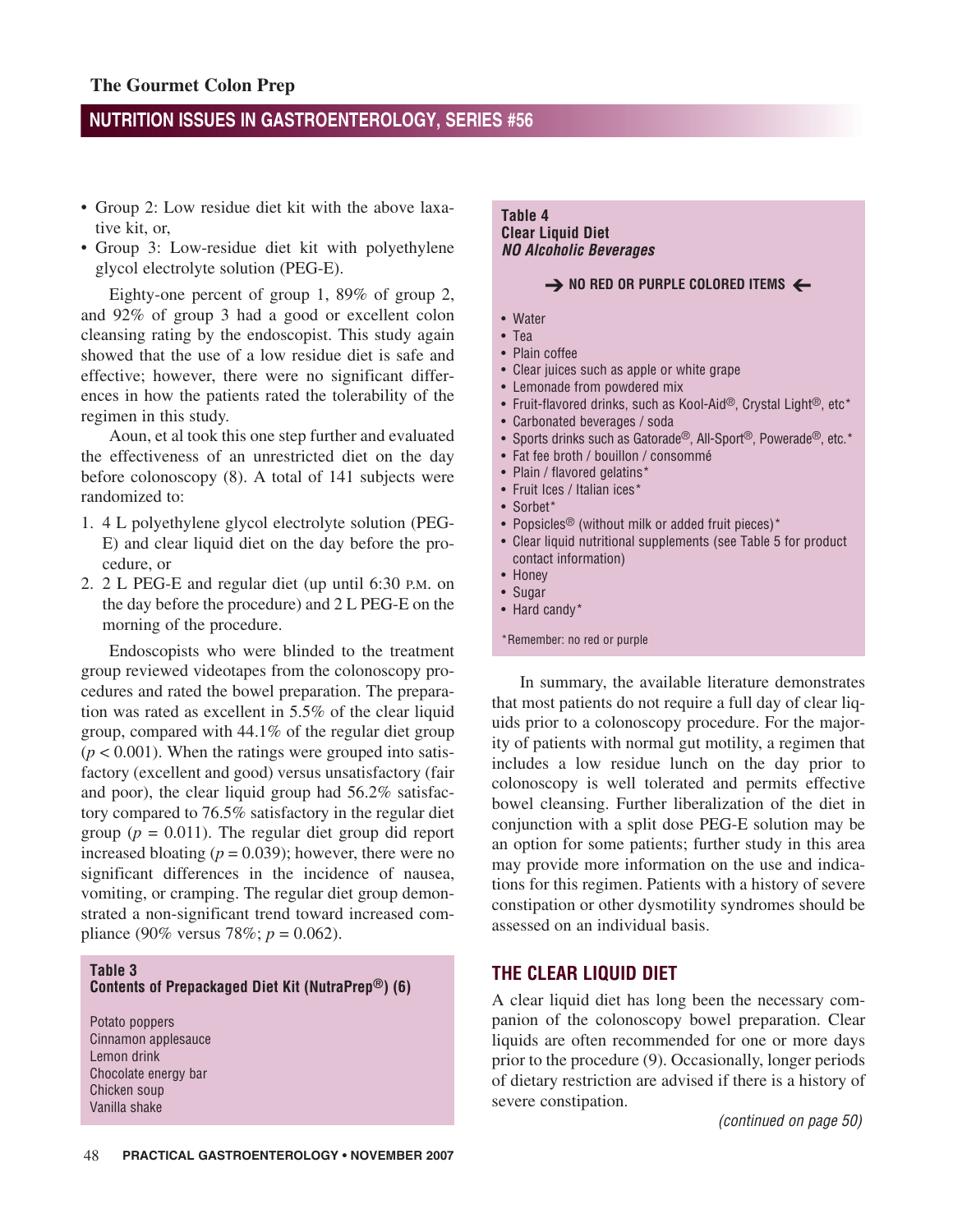(continued from page 48)

#### **Table 5**

**Clear Liquid Commercial Nutritional Supplements**

| <b>Brand Name</b>                                                                                                        | Flavors available        | <b>Manufacturer</b> | Website / Phone                               |
|--------------------------------------------------------------------------------------------------------------------------|--------------------------|---------------------|-----------------------------------------------|
| Enlive <sup>®</sup>                                                                                                      | Apple<br>Peach           | <b>Ross</b>         | www.rosstore.com<br>$(800)$ 258-7677          |
| Resource <sup>®</sup> Breeze                                                                                             | Orange and<br>Peach only | <b>Novartis</b>     | www.novartisnutrition.com<br>$(800)$ 333-3785 |
| Carnation <sup>®</sup> Instant Breakfast <sup>®</sup><br>Juice Drink (NOT regular<br><b>Carnation Instant Breakfast)</b> | Orange only              | Nestlé              | www.nestle-nutrition.com<br>(800) 442-2752    |

#### **Table 6 Clear Liquid Drink Recipes**

## → NO RED OR PURPLE COLORED ITEMS →

#### **High Protein Fruit Drink**

8 oz commercial clear liquid nutritional drink (see Table 5) 1/2 cup sorbet 6 ounces ginger ale Mix all ingredients and blend until smooth

#### **Fruit Fizz**

1 cup clear fruit juice from clear liquid list 1/2 cup sparkling water 1/2 cup ice Blend ice and juice until slushy. Pour in glass and add sparkling water

#### **Frozen Fruit Slush**

1-6 oz can of frozen clear juice concentrate 4 tbsp sugar 3 cups crushed ice Mix all ingredients and blend until smooth

#### **Lemon Lime Slushie**

Juice from two limes Juice from one lemon 1 cup sparkling water 1 cup ice 4 tsp. sugar or to taste Blend ice and juice until slushy. Pour in glass and add sparkling water

Home-made ice pops can also be made using fruit juice, a sports drink or other favorite clear liquids. **Remember: no red or purple liquids.**

Regardless of exactly when the clear liquid diet is started, patients will need to continue to drink large amounts of clear fluids *throughout* the actual bowel preparation process to prevent dehydration. Providing patients with a variety of clear liquid options may increase compliance with the regimen (Table 4). Table 5 includes a list of commercial clear liquid nutritional supplements, and Table 6 provides suggested recipes for adding more variety to a clear liquid diet.

Keep in mind that not all patients find sweet tasting liquids appealing. For these patients, the prospect of a day (or several days) of fruit flavored drinks, Popsicles®, and Jell-O® can be especially disconcerting. Providing less sweet options such as clear broth, unsweetened tea, coffee without milk (can be iced), or water flavored with lemon, lime, or other flavors might help.

### **LACTOSE-FREE, FIBER-FREE NUTRITIONAL SUPPLEMENTS**

Although not generally considered clear liquids, many nutritional supplements (such as Ensure®, Boost® and many enteral nutrition formulas) are not milk-based, but water-based. As long as a **fiber-free** formula is selected, these formulas are also low in residue and can be used in conjunction with a clear liquid diet for bowel preparation.

Kruss, et al randomized 72 ambulatory men to receive one of three regimens for bowel preparation (10):

A. Prep—Magnesium citrate for two nights before colonoscopy, enemas if needed before procedure Diet—at least six cans of Ensure® on day before colonoscopy; additional cans, coffee and tea were also allowed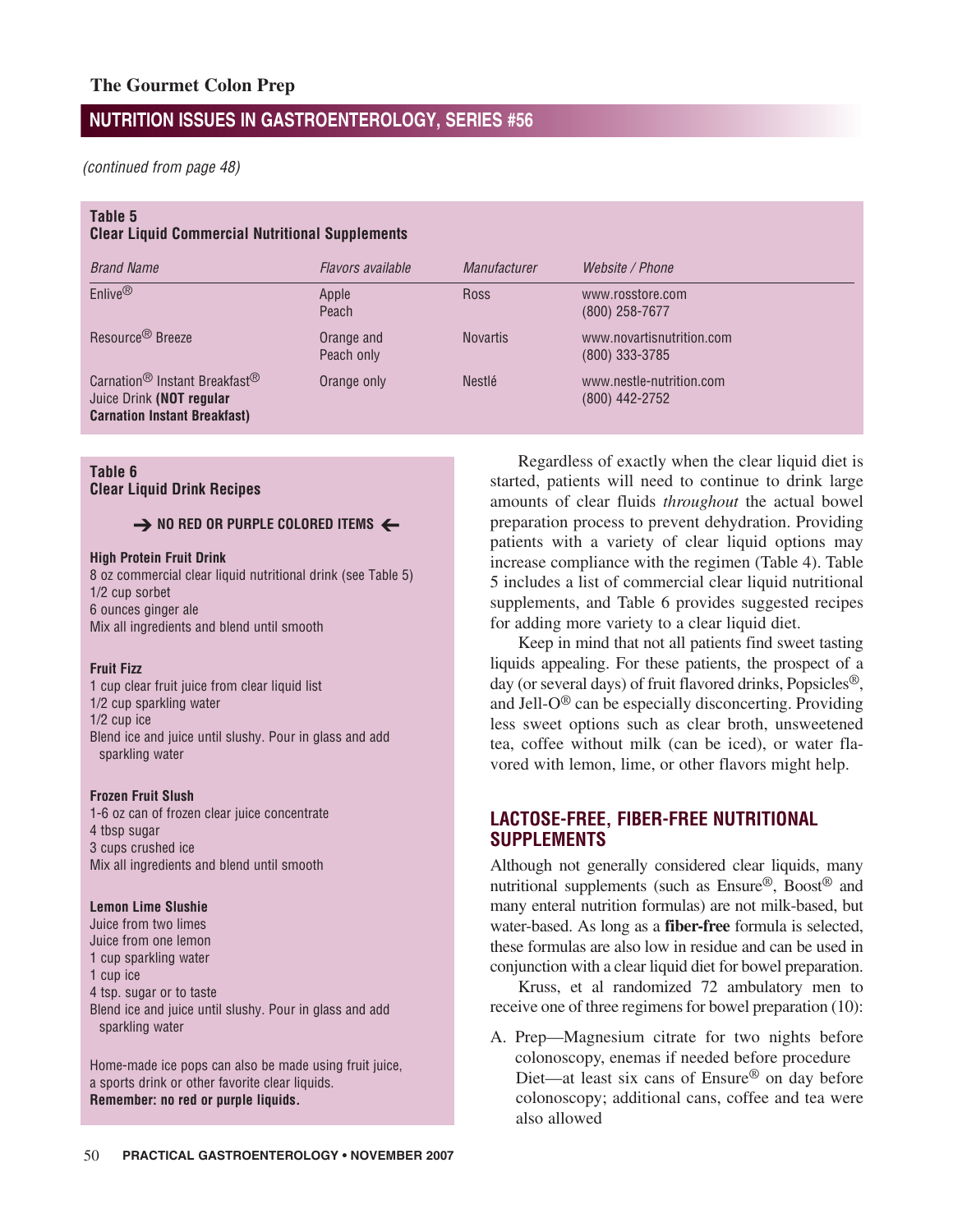#### **Table 7**

#### **Consumer Information for Selected Lactose-Free / Fiber-Free Nutritional Supplements\***

| Supplement                                                                                                      | Where to Buy                                                                                                        |  |  |  |  |
|-----------------------------------------------------------------------------------------------------------------|---------------------------------------------------------------------------------------------------------------------|--|--|--|--|
| Check to make sure brands are non-milk based<br>and fiber free.                                                 |                                                                                                                     |  |  |  |  |
| Ensure <sup>®</sup><br>Ensure <sup>®</sup> Plus                                                                 | Available at many pharmacies, grocery,<br>and discount stores or from Ross at<br>www.rosstore.com or (800) 258-7677 |  |  |  |  |
| Boost <sup>®</sup><br>Boost <sup>®</sup> Plus                                                                   | Available at many pharmacies, grocery,<br>and discount stores or from Nestlé, at<br>www.boost.com or (800) 828-9194 |  |  |  |  |
| Nutren <sup>®</sup> 1.0                                                                                         | http://www.nestle-nutrition.com<br>or (800) 442-2752                                                                |  |  |  |  |
| Equate<br>Equate Plus                                                                                           | Wal-Mart stores                                                                                                     |  |  |  |  |
| <b>Liquid Nutrition</b><br><b>Liquid Nutrition Plus</b>                                                         | <b>CVS</b> stores                                                                                                   |  |  |  |  |
| <b>Nutritional Drink</b>                                                                                        | Target stores                                                                                                       |  |  |  |  |
| Unsweetened (must be ordered in case of 24 cans)                                                                |                                                                                                                     |  |  |  |  |
| Osmolite <sup>®</sup><br>Osmolite <sup>®</sup> 1.2 cal<br>Osmolite <sup>®</sup> 1.5 cal<br>Promote <sup>®</sup> | www.rosstore.com or 800-258-7677                                                                                    |  |  |  |  |

Isosource® http://www.novartisnutrition.com or (NOT Isosource 1.5) Novartis Nutrition at (800) 333-3785

\*Many other grocery stores and pharmacies may have their own brands.

B. Prep—magnesium citrate on evening before colonoscopy and enemas until clear two hours before colonoscopy

Diet—Clear liquids for two days

C. Prep—Magnesium citrate for two nights before colonoscopy, enemas if needed before procedure Diet—at least six cans of Ensure® on day before colonoscopy; additional cans, coffee and tea were also allowed

The authors found that the efficacy of bowel preparation in all three groups was similar. In the two groups allowed Ensure®, subjects recorded significantly higher intake of calories, protein, vitamins and minerals than the clear liquid group. Both group C and groups A and C combined rated the acceptability of the regimen significantly better than the clear liquid group.

#### **Table 8 Recipes for Nutritional Supplements**

## → NO RED OR PURPLE COLORED ITEMS ←

#### **Sorbet Drink**

8 oz vanilla Ensure®, Nutren® or Boost® 1 cup sorbet Directions:

Mix all ingredients and blend until smooth

#### **Coffee Drink**

1 can vanilla Ensure®, Nutren® or Boost® drink 1 tsp instant coffee

Directions:

- 1. Pour nutritional drink into large microwavable mug.
- 2. Microwave on high 1-1/2 to 2 minutes or until hot. (Caution: mug may be hot.)
- 3. Stir in coffee and serve

#### **Vanilla Soda**

8 oz vanilla Ensure®, Nutren® or Boost® 1/2 cup carbonated mineral water

Directions:

Combine nutritional drink and mineral water in a tall glass and serve

#### **Orange Dreamsicle**

8 oz vanilla Ensure®, Nutren® or Boost® 1/2 cup orange soda or orange drink from mix (not orange juice)

Directions:

Combine nutritional drink and orange drink in a tall glass and serve

#### **Iced Cocoa**

1/2 cup ice cubes 1/2 cup chocolate Ensure<sup>®</sup>, Nutren<sup>®</sup> or Boost<sup>®</sup> 1 package hot cocoa mix Directions: Mix supplement and hot cocoa mix; pour over ice

The authors concluded that Ensure<sup>®</sup> was a safe, effective, and nutritious adjunct to colonoscopy preparation.

In another small study, Brown, et al reported on 67 outpatients scheduled for colonoscopy who underwent bowel preparation with metoclopramide, bisacodyl, and Fleet<sup>®</sup> Phospho-soda<sup>®</sup> (11). The subjects were randomized to two dietary groups: 1) clear liquids for 24 hours  $(n = 32)$  or 2) Ensure<sup>®</sup> (up to 8 cans) in addition to clear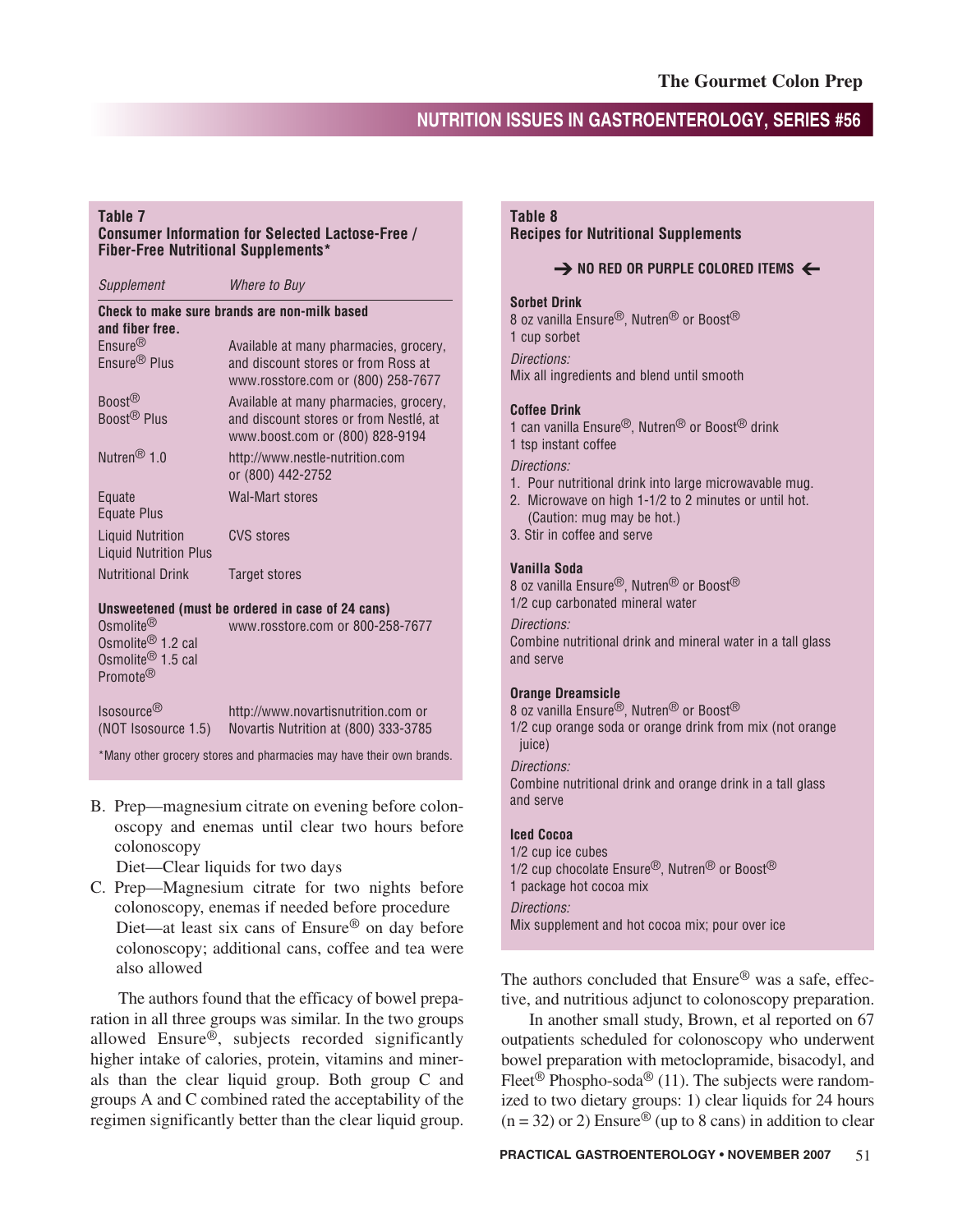| Table 9<br><b>Low Residue Diet Options</b>                                                                                                                                                            |                                                                                                                                                                                                           |
|-------------------------------------------------------------------------------------------------------------------------------------------------------------------------------------------------------|-----------------------------------------------------------------------------------------------------------------------------------------------------------------------------------------------------------|
| <b>Foods to Choose</b>                                                                                                                                                                                | <b>Foods to Avoid</b>                                                                                                                                                                                     |
| <b>Breads &amp; Starches</b><br>White bread, roll, biscuit<br>White rice or noodles<br>Plain crackers<br>Potato roll<br>Skinless cooked potato<br>Pretzels<br>Puffed rice, Rice Krispies <sup>®</sup> | Whole wheat breads, cereals, crackers, rolls<br>Whole wheat pasta<br>Brown or wild rice<br>Breads or cereals with nuts, seeds, or fruit<br><b>Buckwheat</b><br>Granola<br>Cornbread<br>Pumpernickel bread |
| Meat<br>Skinless chicken<br>Skinless turkey<br>Fish or seafood                                                                                                                                        | Tough fibrous meats                                                                                                                                                                                       |
| Fruit<br>Applesauce<br>Soft honeydew or cantaloupe<br>Canned fruit without seeds or skin<br>Ripe banana                                                                                               | Other raw fruit<br>Prunes or prune juice<br>Raisins and dried fruit<br><b>Berries</b>                                                                                                                     |
| Vegetables<br>Cooked or canned vegetables without<br>seeds (examples: green beans, carrots,<br>potatoes)                                                                                              | Raw or partially cooked vegetables<br>Corn, Brussels sprouts, cabbage, broccoli, onions,<br>cauliflower, beans, peas, winter squash, sauerkraut                                                           |
| Desserts<br>Vanilla wafers<br>Sherbet<br>Animal crackers                                                                                                                                              | Those with nuts, seeds or fruit                                                                                                                                                                           |
| <b>Other</b><br>Eggs<br>Chicken noodle soup without vegetables<br>Margarine, mayonnaise, mustard<br>All items included on the clear liquid diet                                                       | Nuts, seeds, popcorn                                                                                                                                                                                      |

liquids ( $n = 35$ ). Although the overall response rate to the preparation in the Ensure® group was not as good as the control group (80% versus 97%), participants who consumed *fewer than* 4 cans of Ensure<sup>®</sup> (n = 16) had colonoscopy results similar to the control group.

Larger trials would be helpful as these supplements not only provide more options to patients but could decrease the sensation of hunger experienced with the traditional clear liquid diet. Further studies might also provide useful information for patients

receiving enteral nutrition (for whom adequate nutritional intake is often key) to determine how long fiberfree, low-residue enteral feedings need to be held prior to colonoscopy.

See Table 7 for examples of non-milk based, lactosefree, fiber-free nutritional supplements. Table 8 provides recipes for use with the allowed commercial nutritional supplements. Patients may also use these allowed supplements in coffee (rather than milk) during the bowel (continued on page 54)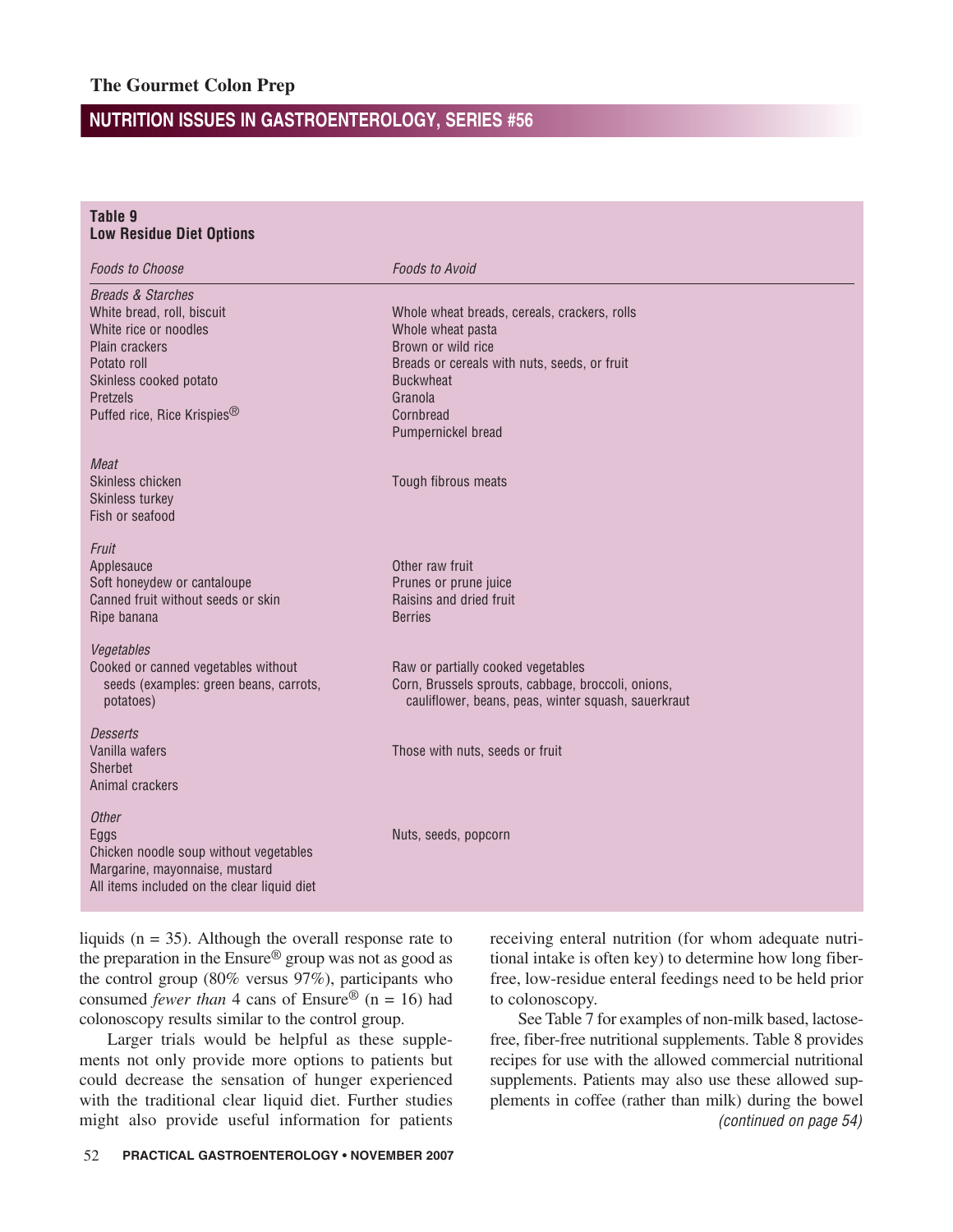(continued from page 52)

#### **Table 10 Sample of a Low Residue Diet Menu**

#### **Choose one item from each group:**

#### **Main entrée**

- 3 oz skinless chicken, turkey, fish or seafood
- 1 large or 2 medium eggs
- 1 can of chicken noodle soup without vegetables

#### **Vegetable/Fruit**

- 1/2 cup applesauce
- 1/2 cup cooked or canned vegetables without seeds (example: green beans). **NO corn**

#### **Bread**

- 1 white potato roll
- 2 slices white bread
- 1 white flour tortilla
- 1 cup cooked white rice
- 1 cup cooked pasta

#### **Condiments**

- 2 tsp soft tub margarine
- 1 tsp mustard or mayonnaise

#### **Dessert**

- 4 vanilla wafers
- 1/4 cup pretzels
- 1/2 cup sherbet

#### **NOTE: Any items allowed on the clear liquid diet are also allowed.**

Derived from Scott, et al (5)

preparation stage (again, anything that can be done to make the regimen as palatable and as close to normal as possible will ultimately be of benefit). Some enteral nutrition formulas, such as Osmolite®, Promote®, and Isosource are fiber-free and come in an unflavored variety, for those patients who prefer less sweet beverages.

## **DAY BEFORE PROCEDURE LOW RESIDUE LUNCH**

Those patients permitted to have a low residue diet on the day before their procedures have several options. Some authors have used a pre-packaged low residue diet pack (Table 3) in conjunction with the cathartic bowel regimen (6,7) (http://www.ezem.com/virtual\_ colon/nutra.htm). The advantage to this approach is that

#### **Table 11 Additional Tips**

#### **Tips for improving acceptability:**

- Most agree the bowel prep solutions taste best well-chilled; try chilling the glass, too
- If lukewarm liquids are preferred, remove the dose from refrigerator for 15–30 minutes before drinking.
- Drink the whole dose quickly rather than sipping small amounts
- Try drinking the bowel prep solution though a straw
- Rinse mouth with water, clear soda, or mouthwash after drinking
- Suck on hard candy or lollipops (No red or purple)

#### **Tips to avoid a sore bottom from frequent bowel movements**

- Avoid rubbing; gently pat area with wet washcloth or premoistened wipe or rinse with water
- Apply Vaseline®, Aquaphor, Preparation-H®, or diaper rash cream/zinc oxide LIBERALLY after each trip to the bathroom
- Wipe with refrigerated Tucks<sup>®</sup> or Fleet<sup>®</sup> relief pads (available over the counter)
- Have reading material handy in the bathroom, MP3 player, iPod®, etc.

it takes the guesswork out of the diet—any items in the box are approved. The disadvantage of these kits may be the cost (approximately \$25.00/kit) and they are not as readily available as regular, low residue foods.

Alternatively, patients can choose from widely available low residue foods in the supermarket. See Table 9 for a list of low residue foods and Table 10 for a sample menu such as the one advocated for use during preparation with oral sodium phosphate solution (5).

## **COMMENT FROM THE SERIES EDITOR: PREPS FOR PATIENTS WITH ILEOSTOMIES AND JEJUNOSTOMIES?**

In clinical practice, confusion sometimes arises as to whether patients with an ileostomy or jejunostomy need to undergo a bowel preparation prior to an endoscopic procedure from below. In contrast to the colon, material passes quickly through the small bowel (generally in 6–8 hours—in addition to the fact that there is no reservoir to hold effluent) abolishing the need to prep these patients prior to a procedure. Also, most traditional bowel preps act mainly within the colon and (continued on page 57)